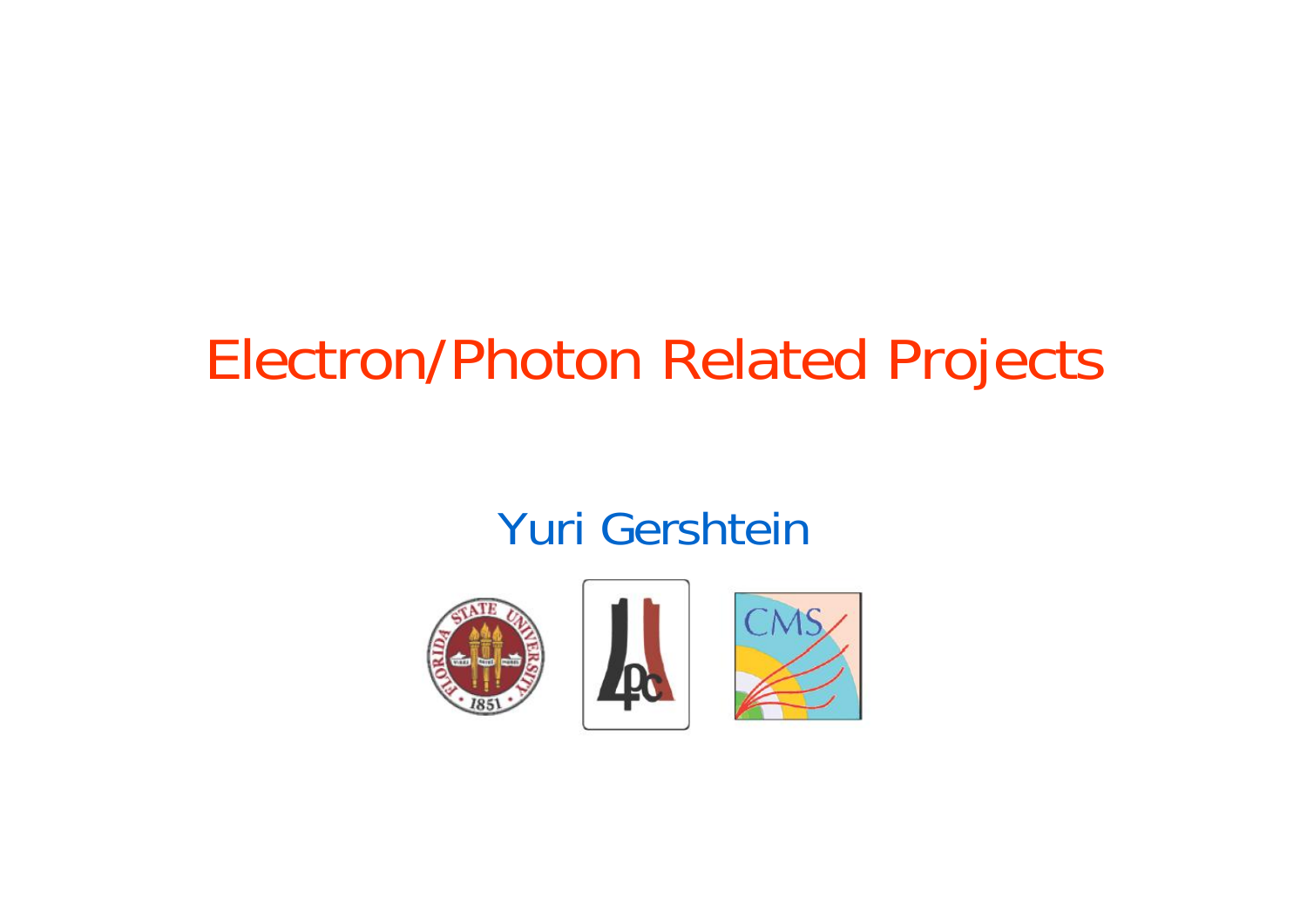## Disclaimer / Introduction

#### **O PRS EGamma split into DPG and POG**

- DPG detector performace, service tasks: amplitude reconstruction, selective readout, DQM, calibartion, databases, etc, etc. (Meridiani & Seez) http://indico.cern.ch/conferenceDisplay.py?confId=11932
- POG electron/photon ID, energy scales, etc. Does not count as service work… (Futyan & Vanlaer) http://indico.cern.ch/conferenceDisplay.py?confId=12082

#### **LPC EGamma**

- **o** still discussing both topics and try to "cluster" the effort around subset of things people are interested in
- **o** try to get most out of people who are not at CERN and can not spend 50% of their time there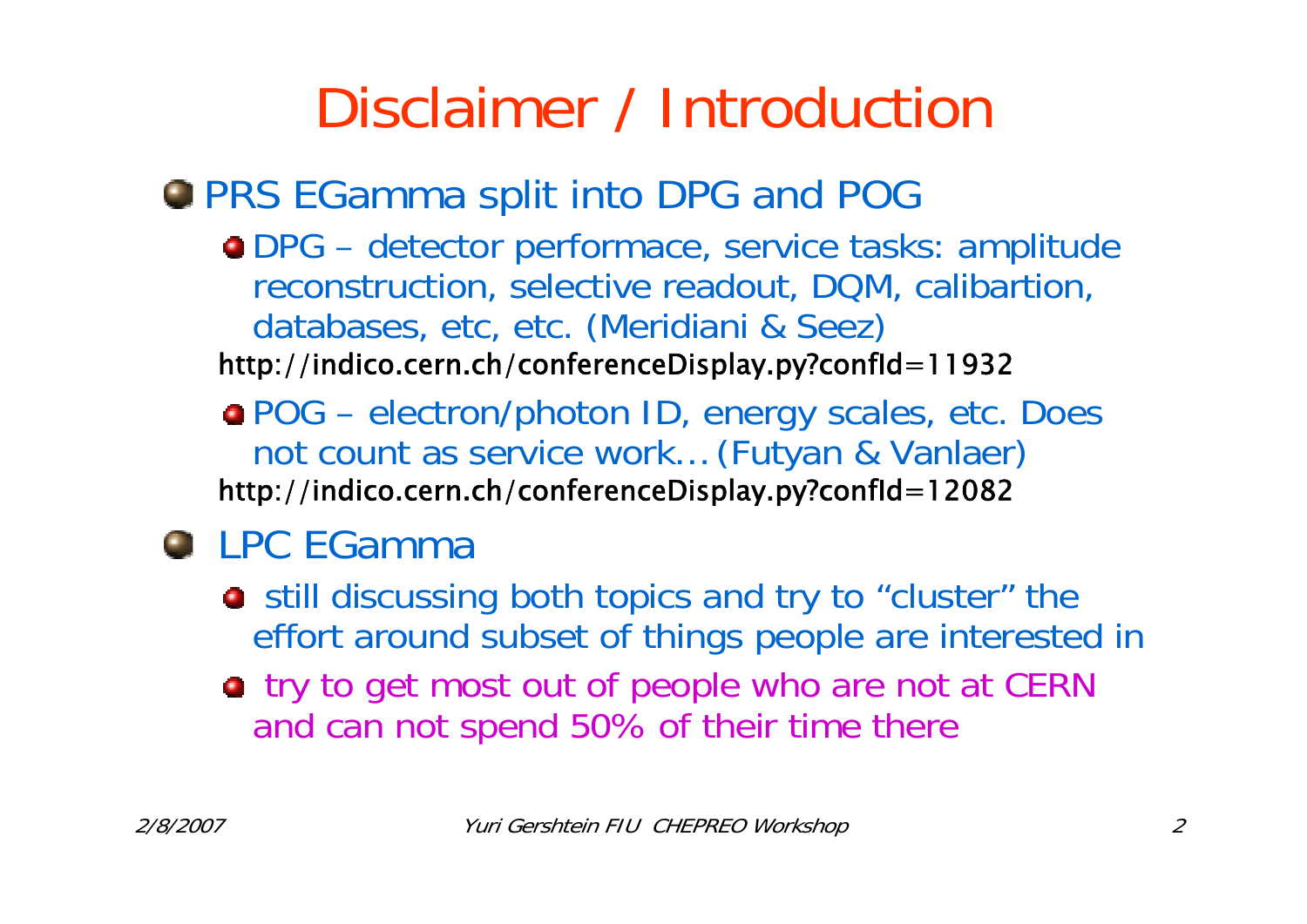## Electrons and Photons

- Lead Tungstate crystals Δϕ×Δη ~ 0.02 ×0.02  $\bullet$
- Biggest challenge is the amount of material in front of the ECAL  $\bullet$

Cluster Reconstruction:

- find bumps in calorimeter  $\bullet$
- cluster the bumps  $\blacksquare$
- approximate window size  $\Delta$ φ $\times\Delta$ η ~ 0.8 $\times$ 0.06
	- Corrections:
- **Q** containment, cracks, energy loss in the tracker material

Electrons and photons propagate differently

- electron continuously looses energy via Bremsstrahlung  $\bullet$
- photons propagate intact until the first conversion  $\bullet$
- Energy scales are different and depend on detector  $\bullet$ region (both rapidity and azimuth) and shower shape cuts

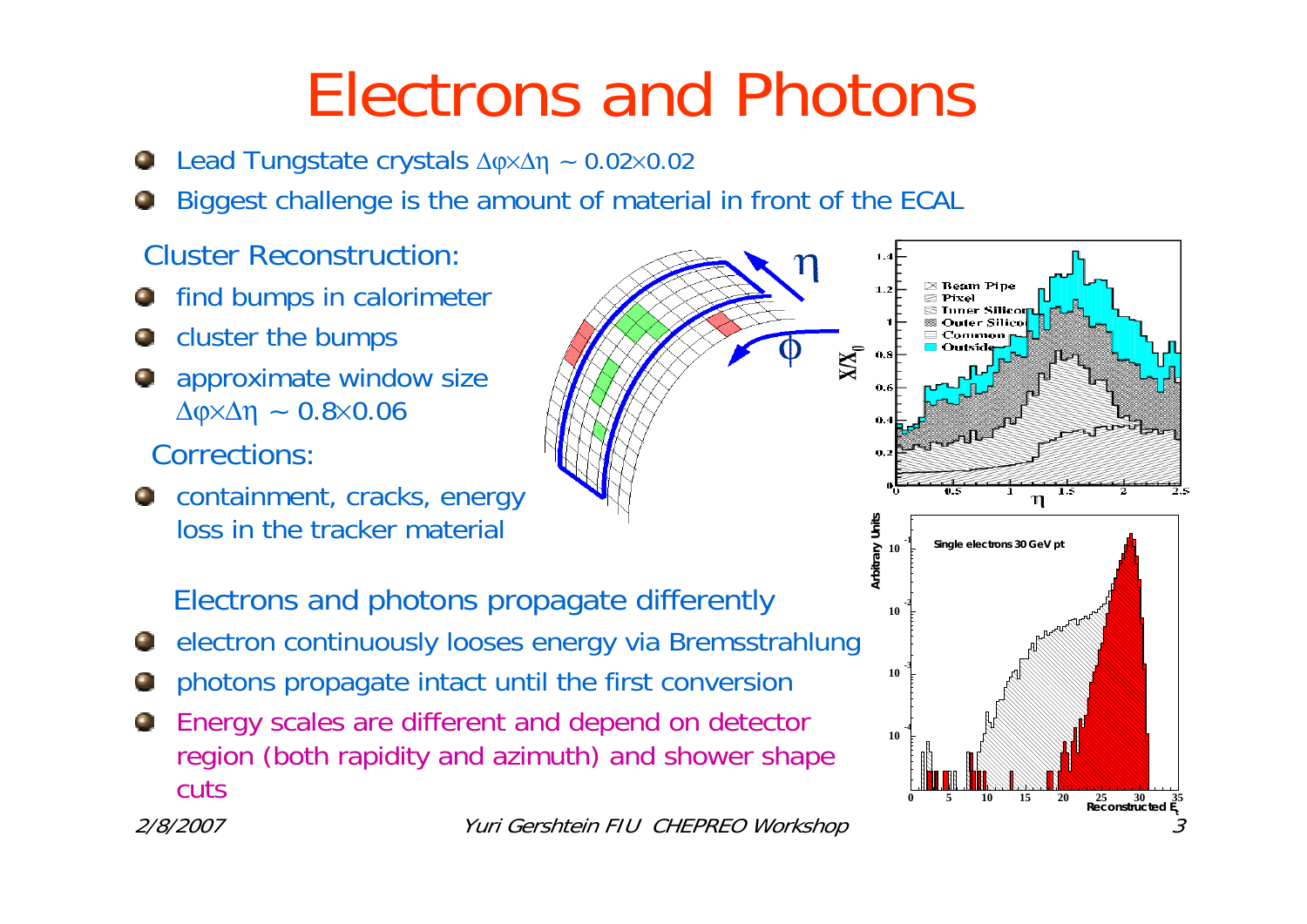### Tracker Material Description

 $1.7$ 

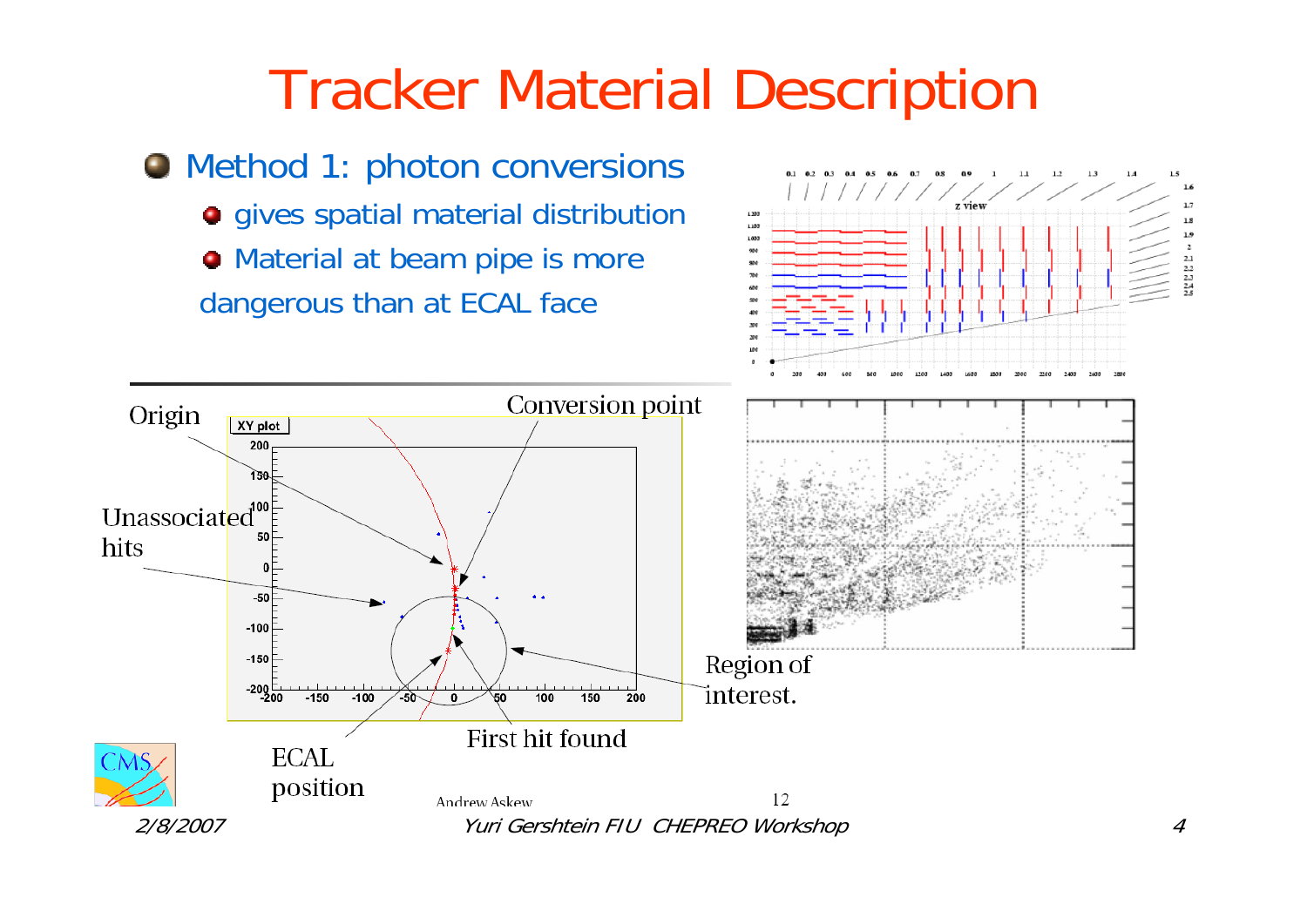## Conversion reconstruction



But the number of reconstructed conversions strongly depends on the amount of material here, too

- **O** Very tough to get rid of biases
- Can reconstruct  $\pi^0 \!\!\rightarrow\!\! \gamma \! \gamma \!\!\rightarrow\!\! \gamma$ ee with calorimeter only
	- **o** If electrons from a photon do not brem "much", direction of original photons and conversion point can be reconstructed from two calorimeter clusters

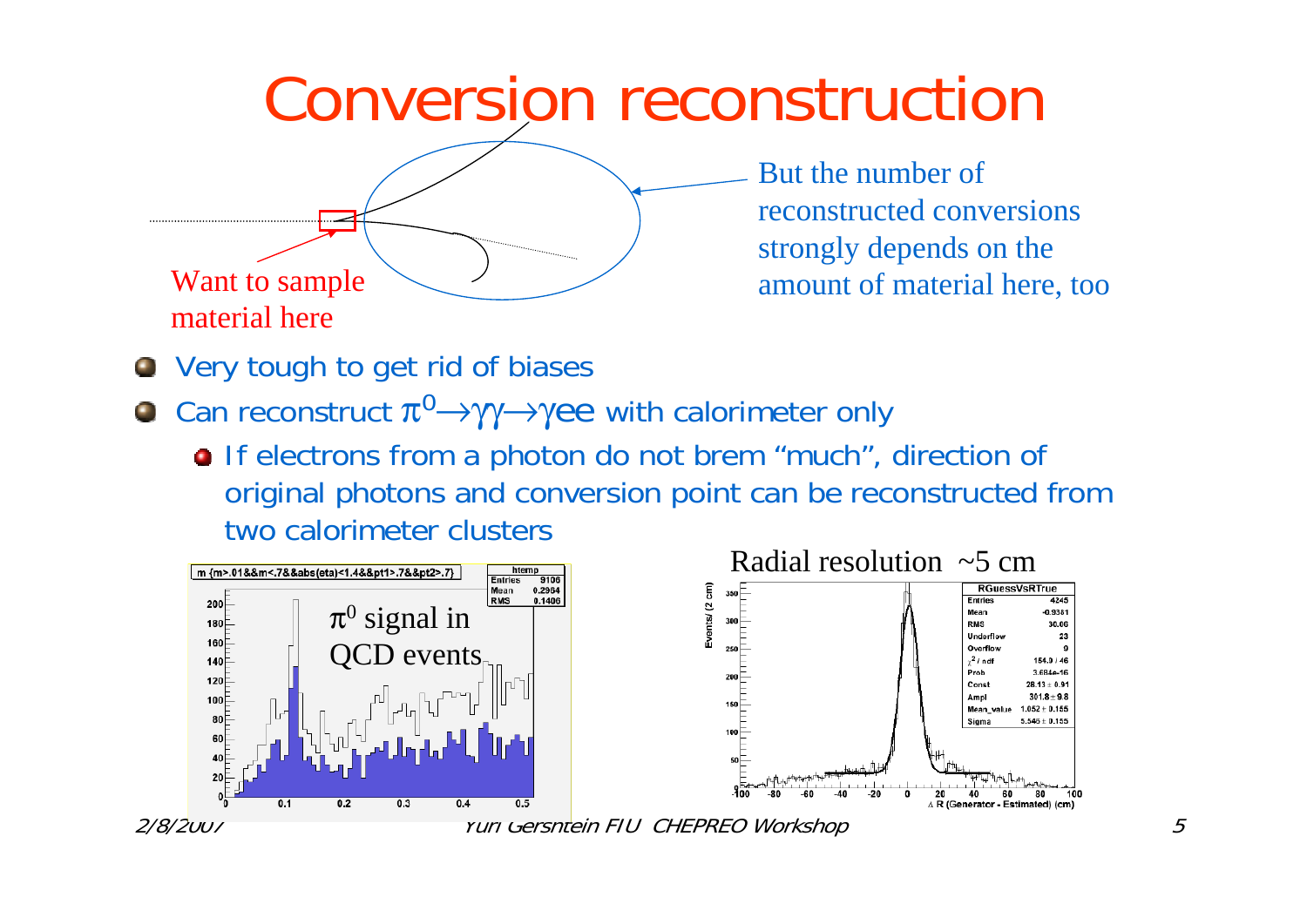## Tracker Material Description

#### ● Method 2: resonance masses

- **•** Tracks loose energy in material mass peaks shift
- dependence on rapidity, energy, decay radius (for  $K_{S}$ )
- so far task not taken (but need to verify with Tracker DPG)

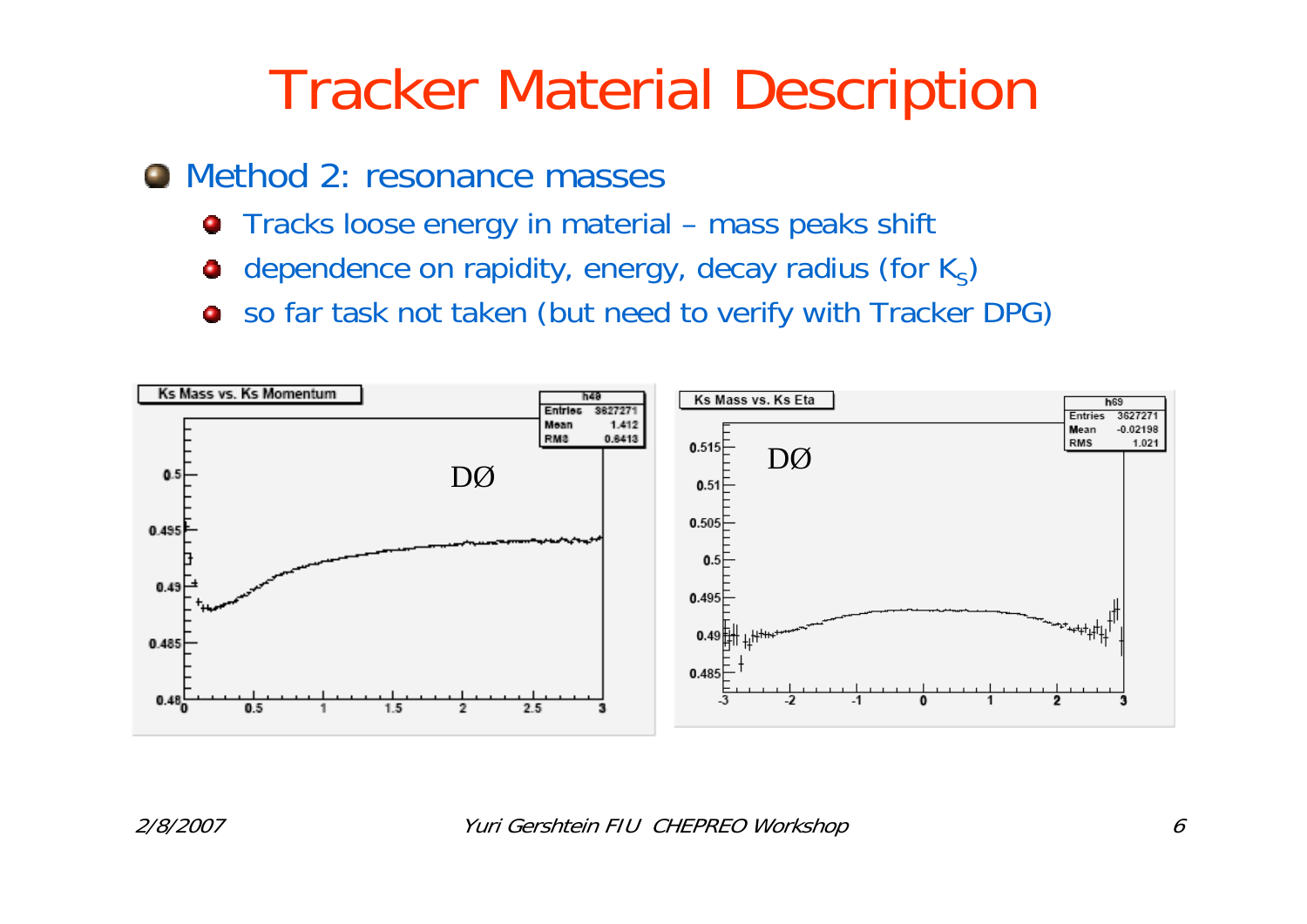## Tracker Material Description

- Method 3: measure how electrons loose energy
- GSF track fit allows for large curvature changes along a track
	- Energy loss due to brems can be measured (statistically…)
	- **•** Promising method to determine total amount of material

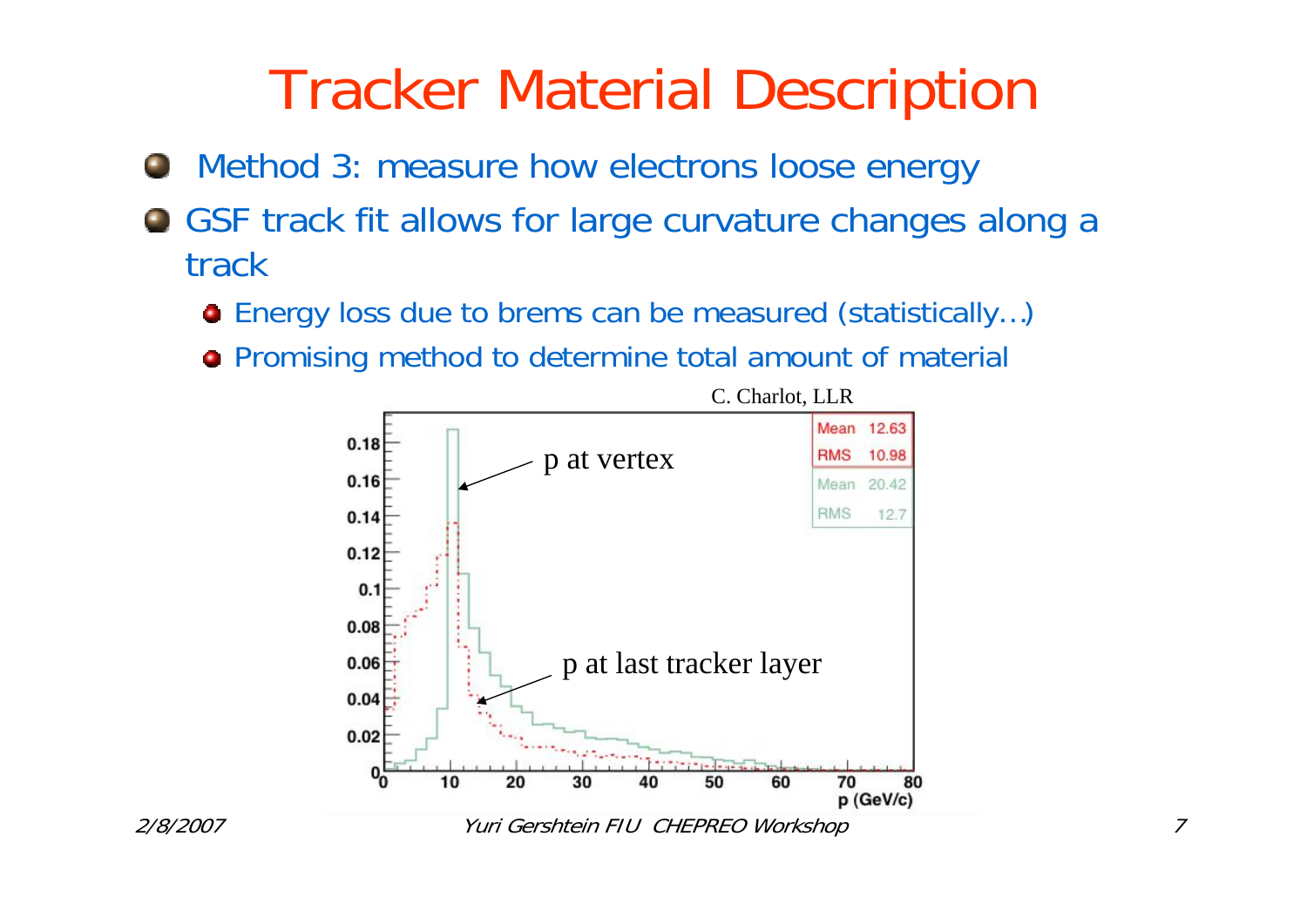# Algorithms for Start-up

- To realize full LHC potential we need most sophisticated algorithms
- **•** To commission detector we need first to find Z, W, Upsilon, etc
- **O** Simple algorithms provide
	- **•** Easier start-up
	- **Redundancy and cross-check of sophisticated algorithms**
- **e** electron w/out pixels
	- "standard" algorithm finds pixel "stubs" and start tracking from them
	- Another algorithm w/out pixels is being developed. Will work when pixels are not there and will allow to check pixels efficiency when they are.
- **O** simple fixed window clustering
	- "standard" algorithm has different number of crystals per cluster. A fixed window algorithm will insure us from many possible hardware malfunctions
- **O** Particle ID: shower shapes, isolation, etc, etc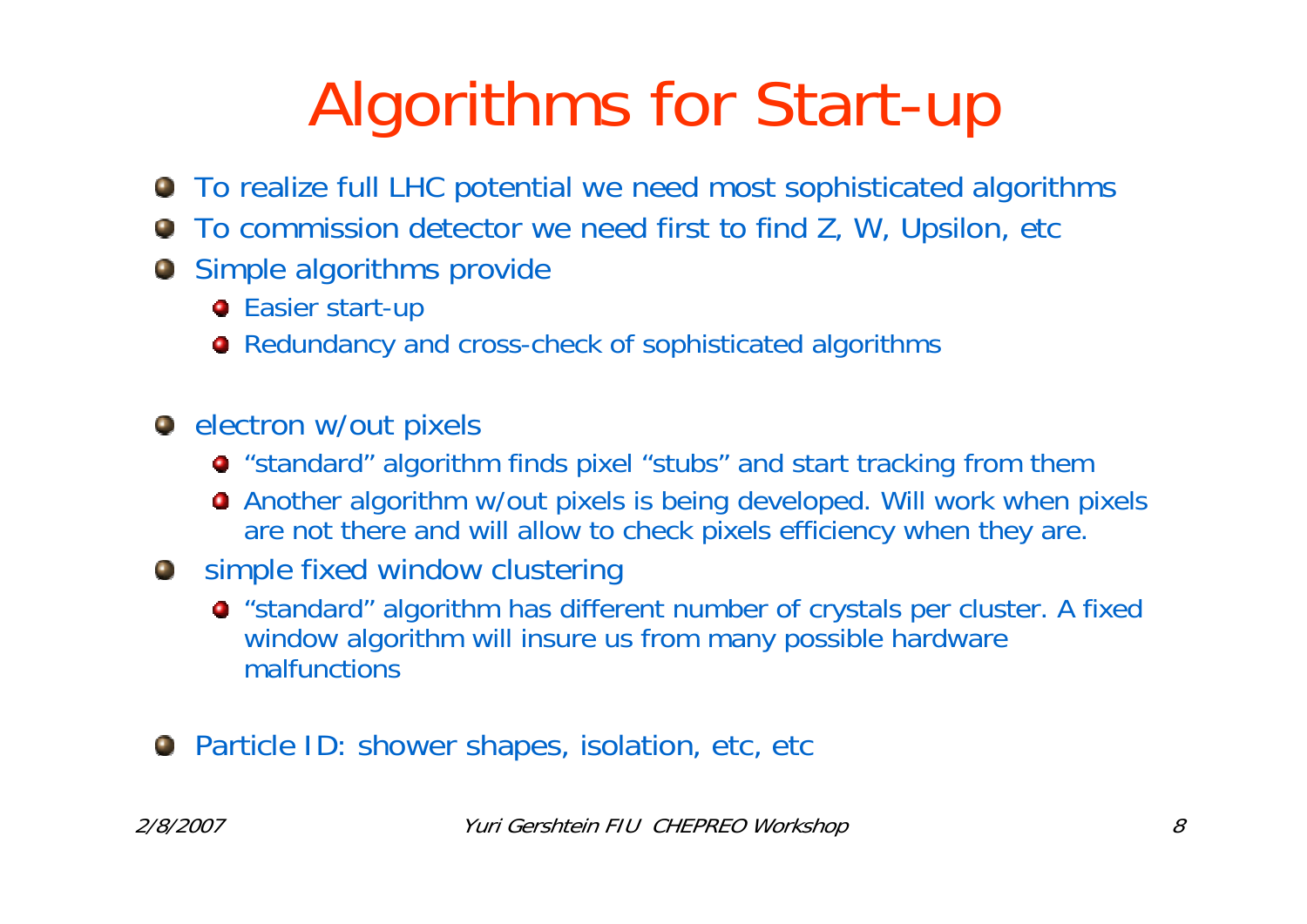# Efficiency from Data

- **Tag and probe method: use Z decays**
- Tightly identify one electron (and make sure that it gave trigger, too)  $\blacksquare$
- The other electron is unbiased clean electronO)
	- $\bullet$  use invariant mass distribution to count them

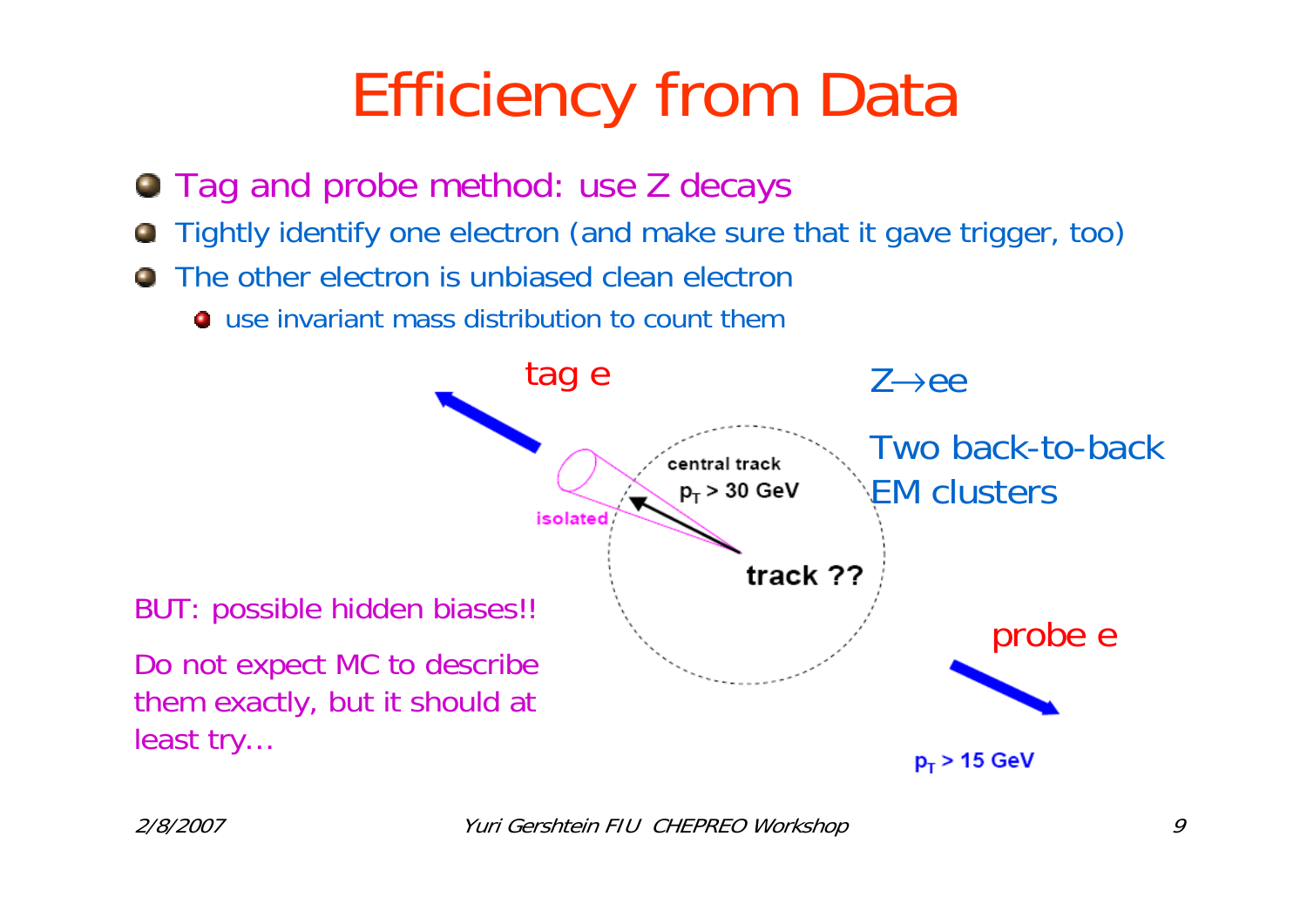## Tag and Probe

+ The efficiencies from tag and probe method are compared to that from MC truth. To plot efficiencies from MC truth, take SCs that match to the MC electrons of Z decays and ask for their matching with tracks.



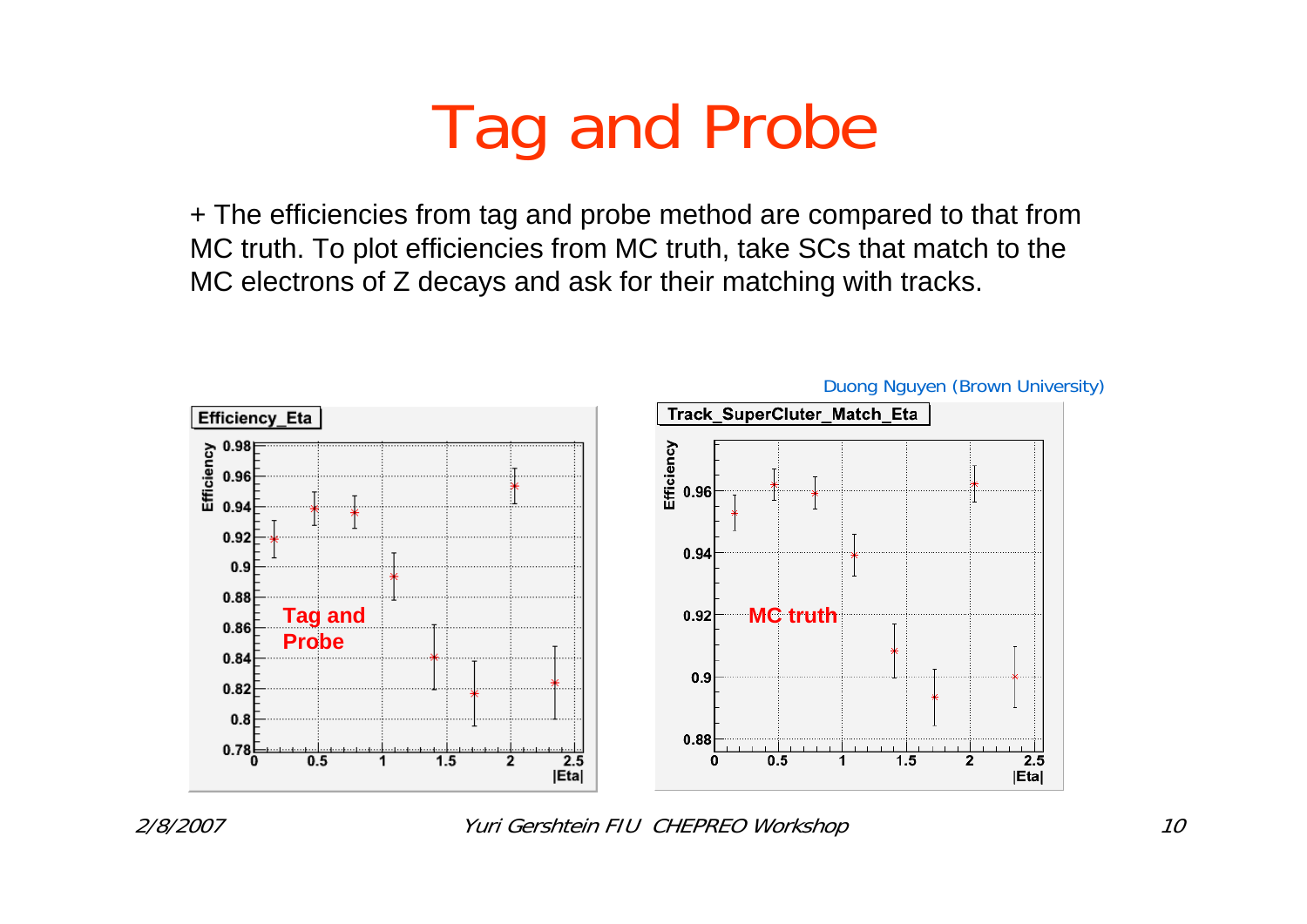# Tag and Probe (cont.)

#### Efficiency vs. transverse momentum



#### Cause of bias is under investigation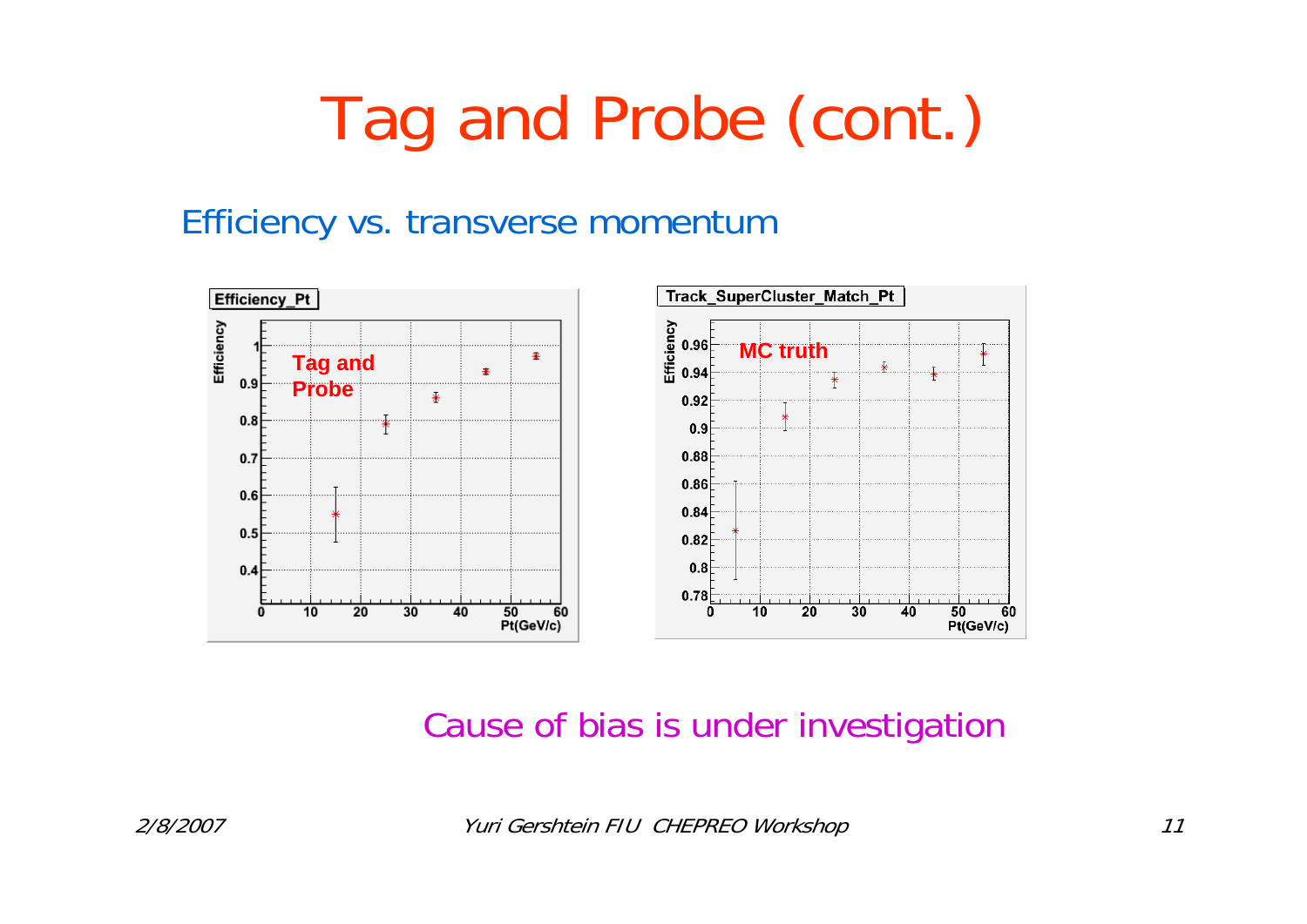## Z→μμγ as γ Calibration Source

- High cross-section of Z γ reaction at LHC makes it possible to use the three-body mass peak to measure photon energy scale, efficiency and resolution
- **•** The strategy:
	- Select two muons and very loose (and supposedly very efficient) EM cluster and count events in 3-body mass peak –  $N_1$
	- Apply ID cuts and count events in the peak again  $N_2$
	- **•** Efficiency =  $N_2/N_1$
	- Measure energy scale from the position of the peak after the ID cuts
	- **Measure resolution from the peak width**
- The key is to get clean signal with very loose photon ID -> use kinematic cuts to suppress Z+jets
	- Need to cut out DY:  $40 < m(\mu\mu) < 80$
	- dR(muon,photon) is small for Z γ: dR<0.8
	- $pT(\gamma) > 15$  GeV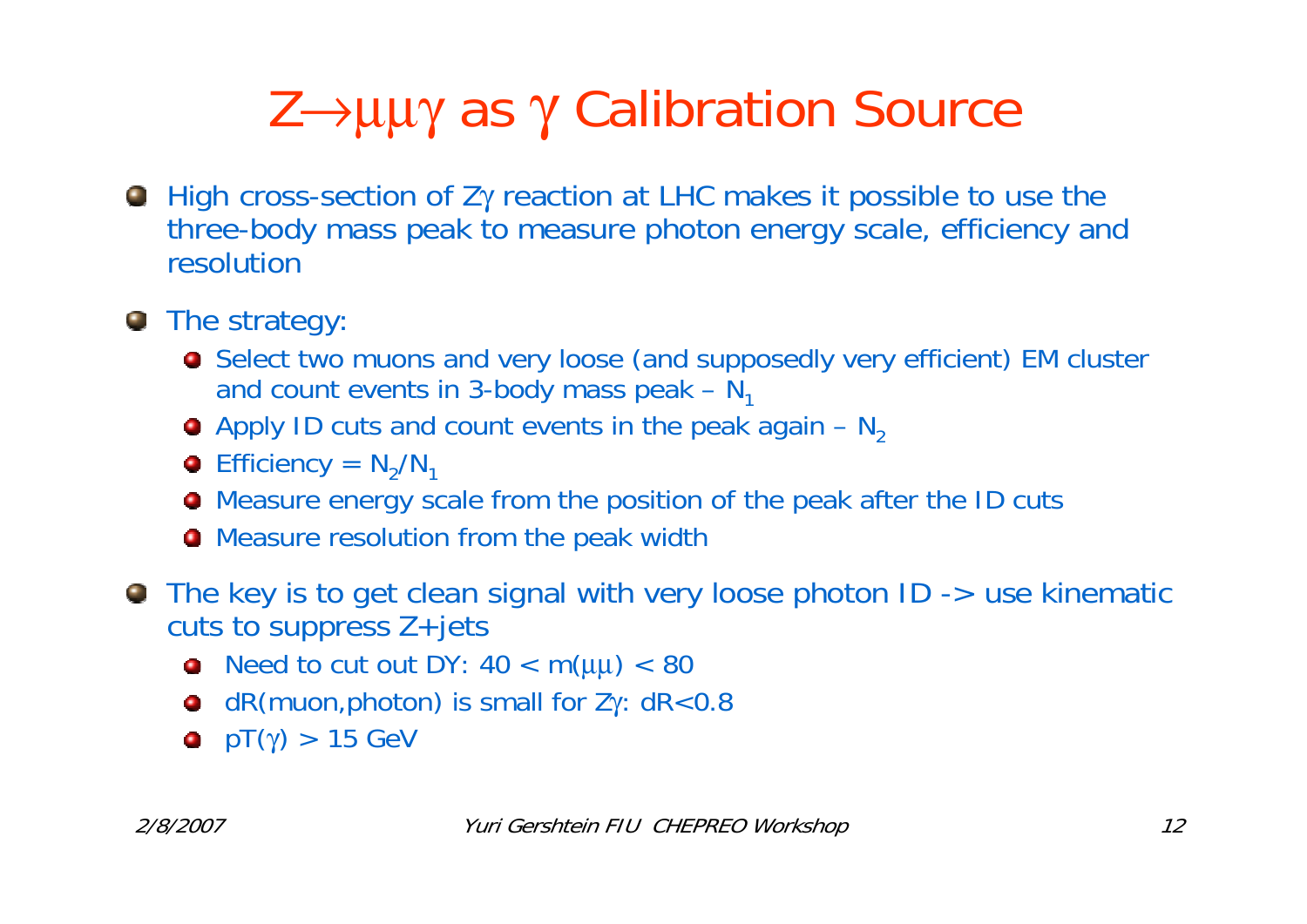# Signal / Background

**Amazingly good S/B (~80) even before ID cuts!** 

● PYTHIA probably underestimates Z+jets



Since S/B is so good, one should be able to study each discriminating variable for photon ID by itself and sort out the ones that are reproduced by the MC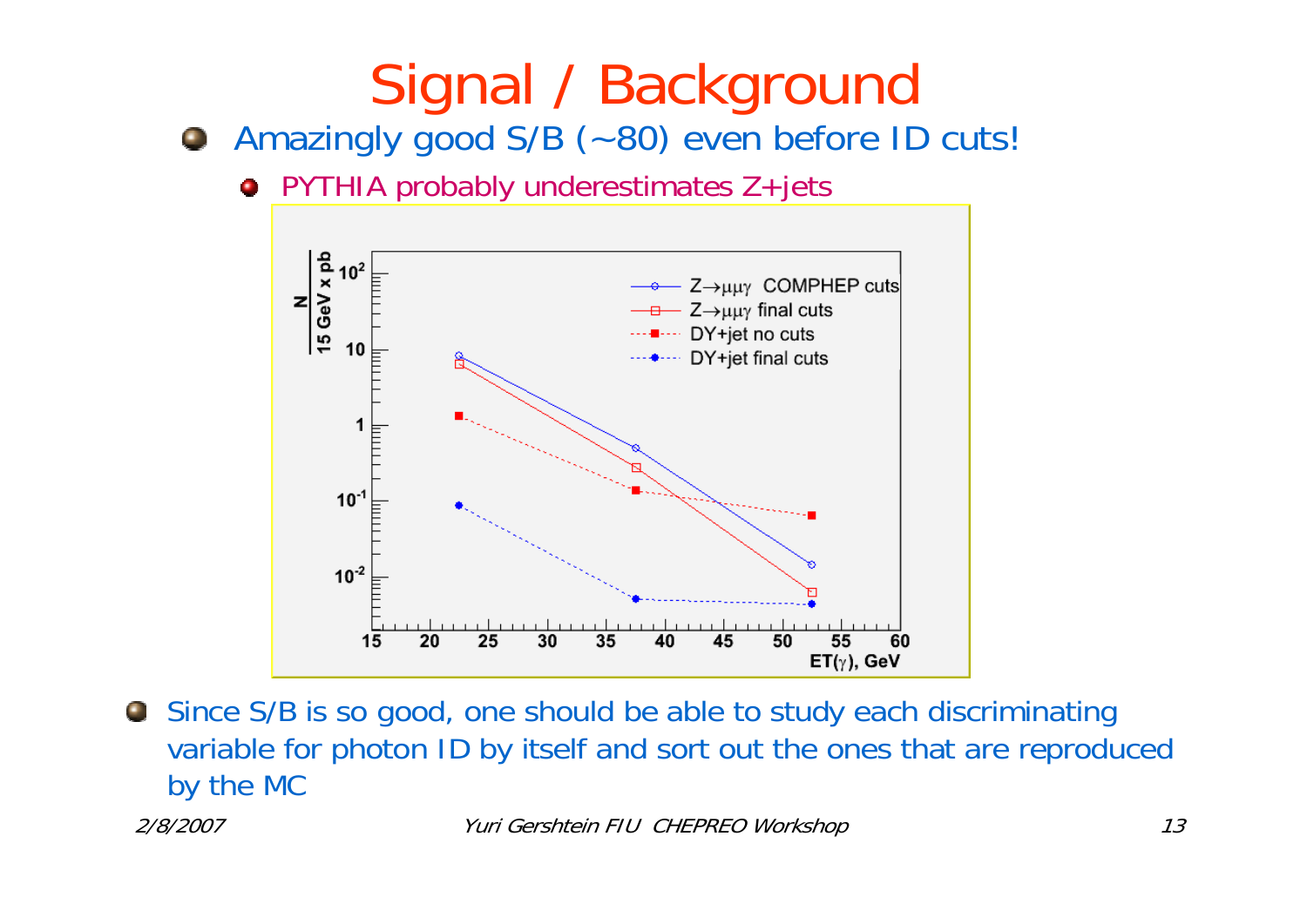## High Energy Electrons





- **New physics at DY tail may not** come as a narrow peak…
- **•** Systematic effects can fake a signal?
	- **a** saturation
	- **o** leakage
	- **o** gain switches
- Would be nice to be able to check linearity at high energies with data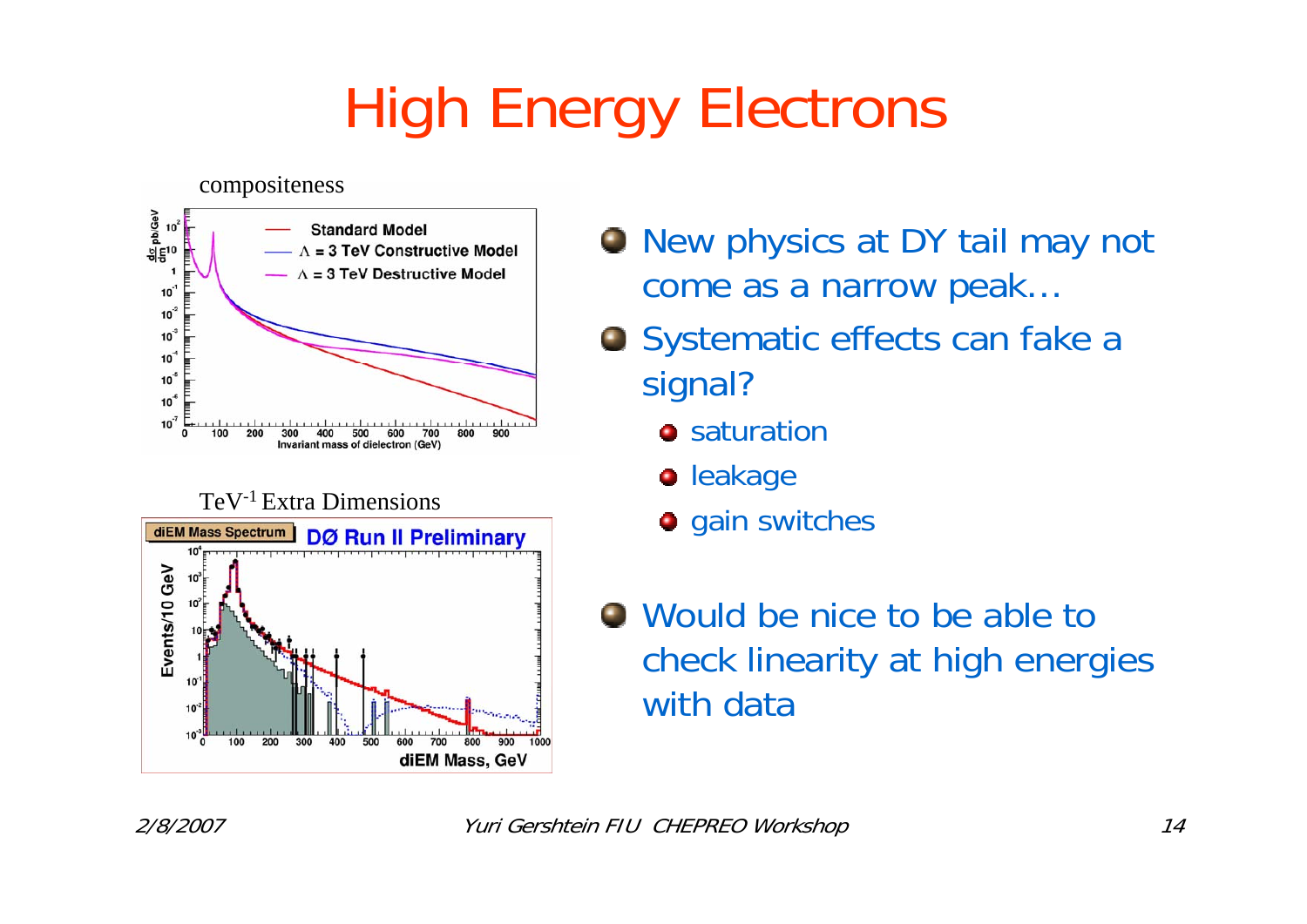## High Energy Electrons/Photons